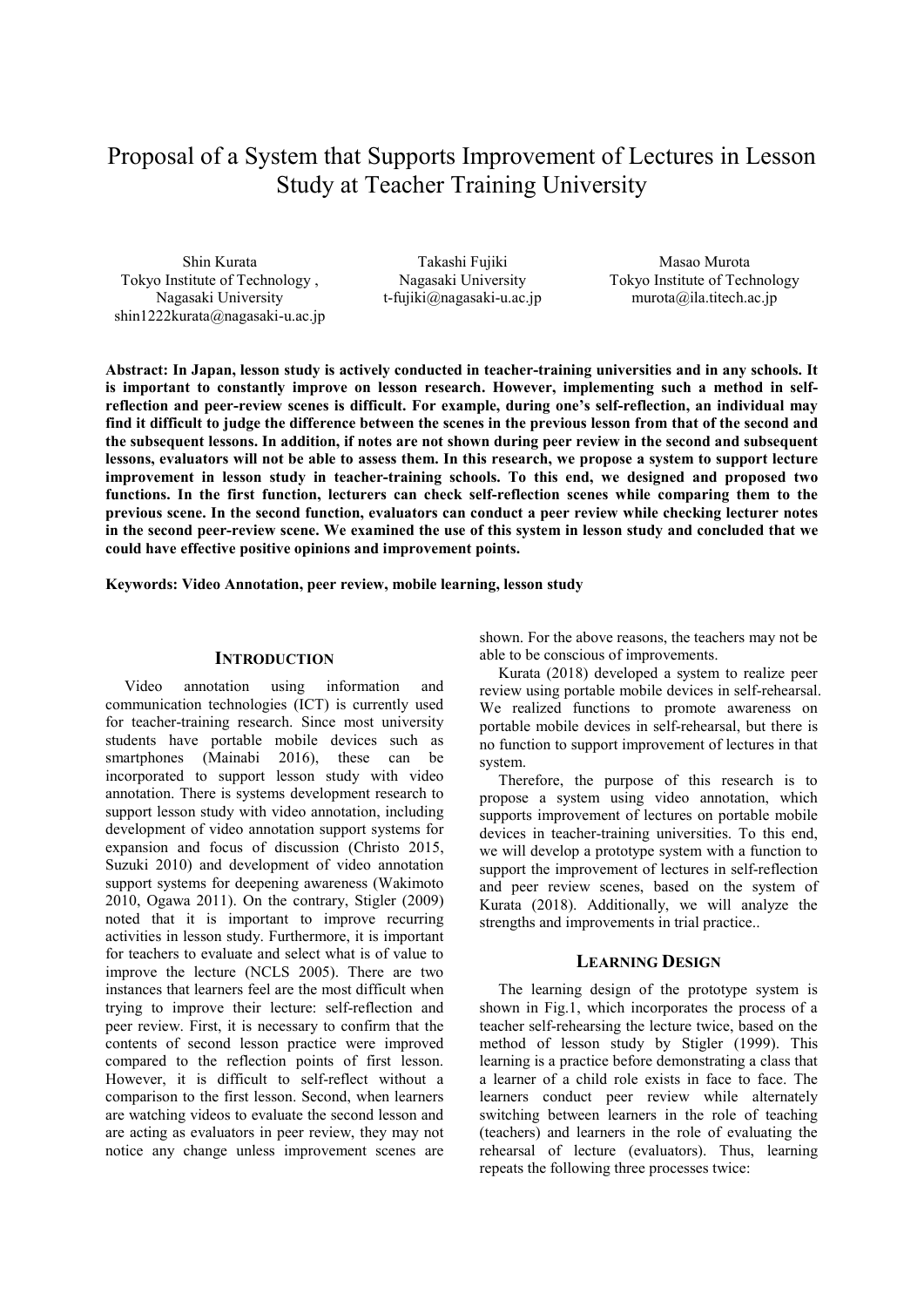

Fig. 1 Learning Design on the prototype system

- (1) The video sharing activity
- (2) The annotation activity
- (3) The reflection activity

First, teachers perform a self-rehearsal of their lecture and record the situation in the video as part of step (1). They then share the recorded video to evaluators. Next, evaluators view and evaluate teachers' video as part of step (2). Further, teachers review the evaluations and their own video and reflect on them as part of step (3). During reflection, teachers analyze the points they want to improve or points they want to repeat, and accordingly, they redesign their lesson plans. Then, they begin the process of learning again from step (1). The prototype system has six functions to support this learning: marker pre-set function, D&D annotation function, and marker overlap playback function to support peer review and marker selection function, class scene link function, and lesson scene comparison function to support the lecture's improvement. Marker pre-set function and

D&D annotation function support learning in [ii] and [v]. The marker overlap playback function and marker selection function support learning in [iii] and [vi]. The class scene link function supports learning in [iv]. The lesson scene comparison function supports learning in [v].

The annotation activity screen is shown in Fig. 2; an example of the screen for using markers is shown in Fig. 3; the reflection activity screen is shown in Fig. 4; the marker selection function is shown in Fig. 5; the lesson scene link function is shown in Fig. 6; and the lesson scene comparison function is shown in Fig. 7. The following is a description of learning and support functions at each step in detail.

# **The first video sharing activity**

Teachers perform self-rehearsal of their lecture and upload the video of their first lesson as the first video sharing activity.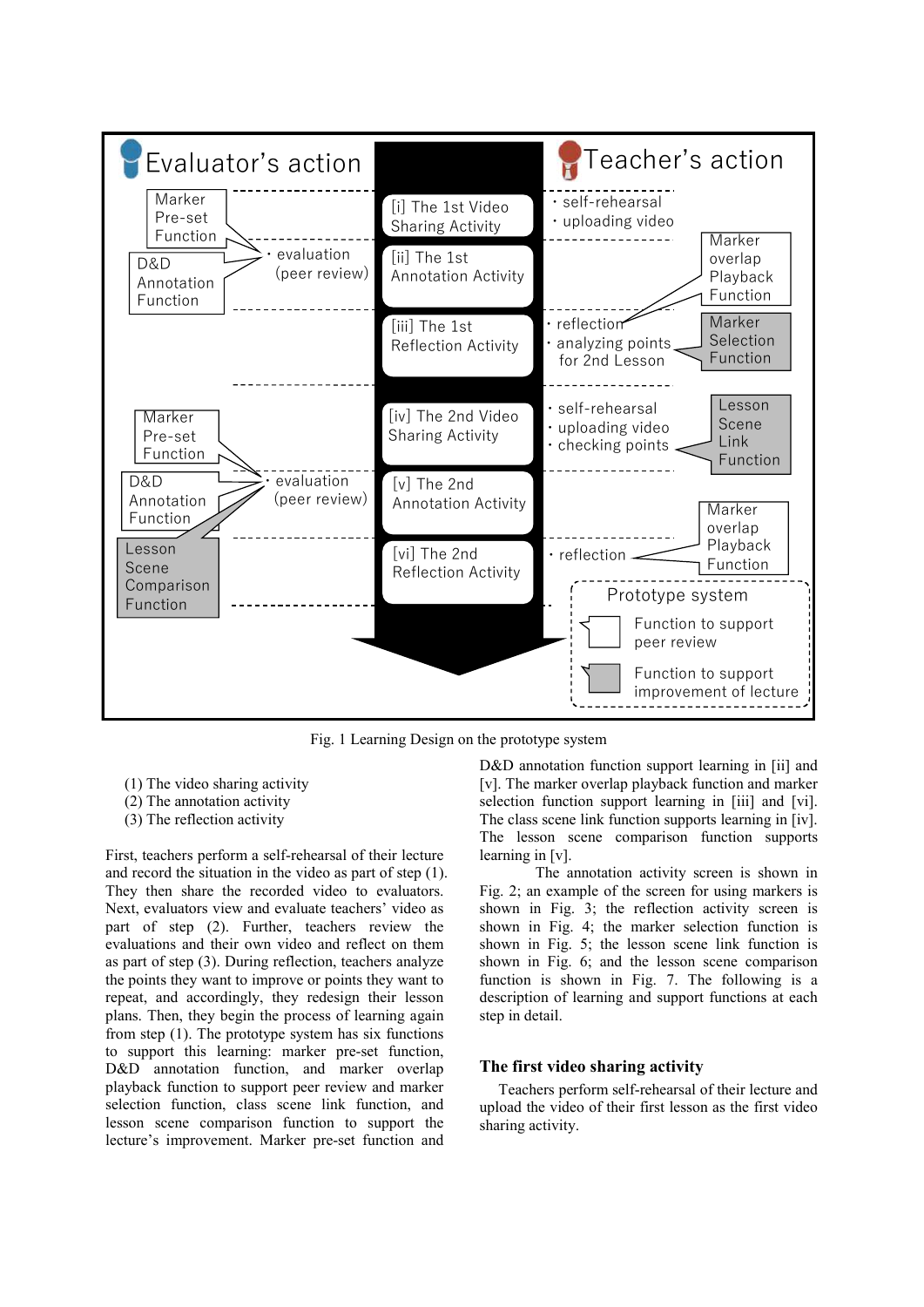

Fig. 6 Scene of lesson scene link function in the second Fig. 7 The second annotation activity sharing video activity





Fig. 7 The second annotation activity



Fig. 4 The first reflection activity Fig. 5 Scene of marker selection function in the reflection activity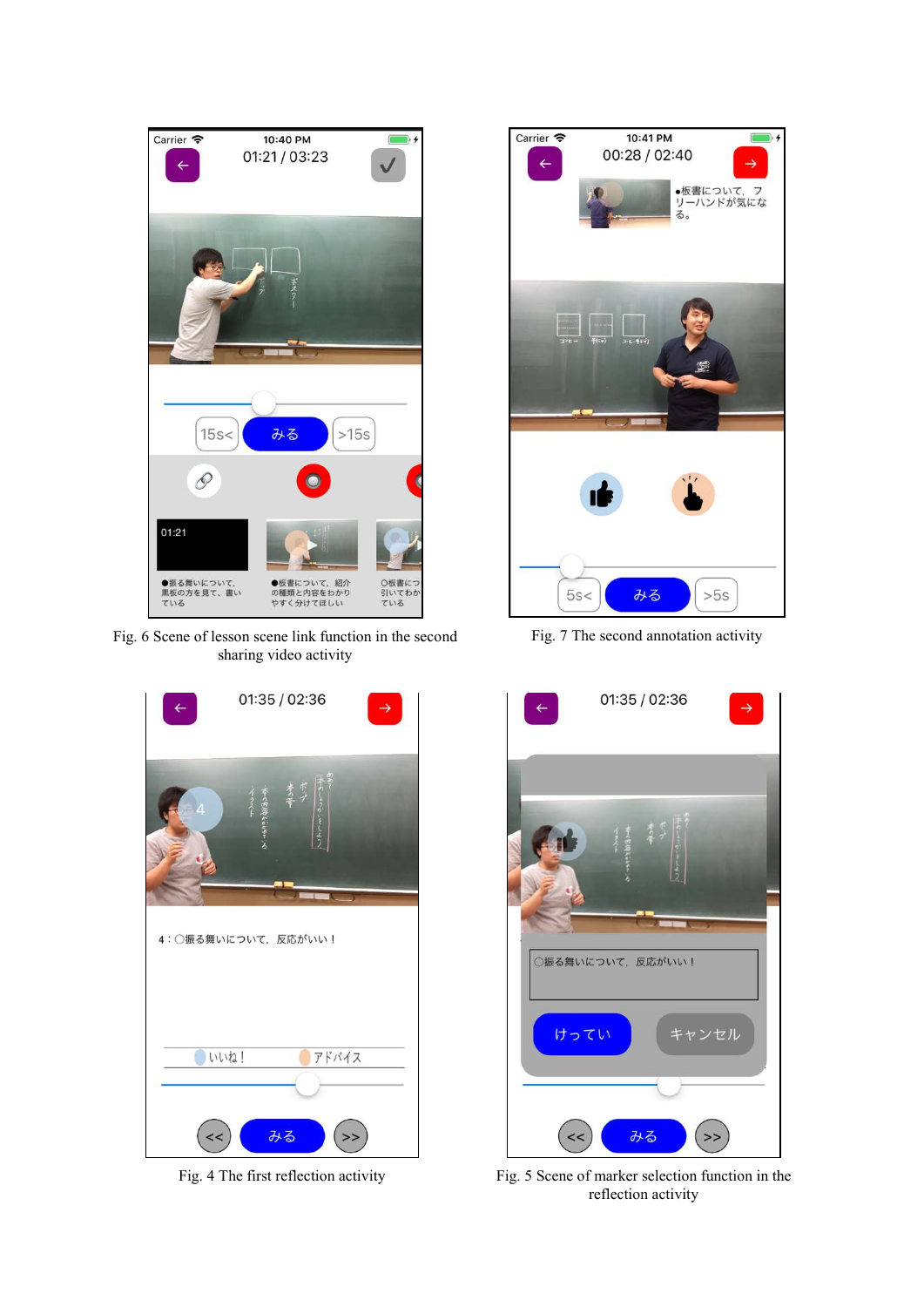#### **The first annotation activity**

Marker pre-set function and the D&D annotation function on this prototype system. The marker pre-set function supports the peer review content by categorizing peer review types and viewpoints for evaluation and setting them as markers. The D&D annotation function supports the operation of peer review by dragging and dropping markers. The screen layout by this prototype system in the annotation activity consists of one video screen and two types of markers (good and opinion) by marker pre-set function as shown in Fig. 2. The method of video annotation by the evaluators is to drag and drop markers to the position of the video screen that they want to point out and input comments by using the D&D annotation function. Furthermore, after the evaluators drag and drop the marker onto the video screen, six categories are displayed by marker pre-set function as shown in Fig. 3 (voice, blackboard, teacher's behavior, instructional timing, ease of understanding, and others). The evaluators select by tapping one of them. Then, a window for comment input is displayed for the evaluators to input comments in text.

#### **The first reflection activity**

Teachers confirm their own video and opinions from others using the marker overlap playback function as shown in Fig. 4. Teachers can then record what they wish to improve or replay from the evaluation from others, using the marker selection function. When the marker that teachers want to improve or replay is displayed, they tap this marker. Then, a confirmation window is displayed so that they can record the contents to be improved or replay as shown in Fig. 5.

## **The second video sharing activity**

Teachers perform the second lesson and upload the video of their lesson. They then use the lesson scene link function to correspond to the first lesson scene that they wish to improve or replay and the second lesson scene that they previously improved or replayed. A list of the first lesson scenes checked with the marker selection function is then displayed at the bottom of the reflection activity screen as shown in Fig. 6. Therefore, evaluators check the contents of the second lesson with a video while checking the teacher's improvement point or replay point. If the teachers actually confirm the improvement or replay scenes, they select it and link the relevant scene from the list of the first lesson scene. When they tap the lesson scene from the list, it is played for ten seconds as a video.

#### **The second annotation activity**

The learners peer review the second lesson using the marker pre-set function, the D&D annotation function, and the lesson scene comparison function. In this activity, teachers reflect on their lesson in the same way as in the first reflection activity. Additionally, if it becomes an improving or replaying scene during video playback, it is automatically notified by the lesson scene comparison function. The aim of this function is to prevent evaluators from overlooking the scenes that teachers have improved or replayed when evaluating the second lesson. In other words, lesson scenes checked by using the marker selection function are displayed timely for three seconds at the top of the video screen as shown in Fig. 7. This display supports the evaluation by evaluators done by comparing the second lesson to the lesson scenes improved or replayed by teachers.

### **The second reflection activity**

Teachers confirm their own video and opinions from evaluators, using the marker overlap playback function. More importantly, they can confirm scenes that they want to improve or replay. Teachers can thus know whether their second lesson had improved.

# **RESEARCH DESIGN & METHD**

The strengths and improvements of the prototype system were analyzed by conducting a trial practice using the prototype system. A trial practice was performed with the flow of [i] to [vi] in the learning design by using system. The subjects were two graduate students of a teacher-training university, who peer reviewed each other's lecture rehearsal. Further, we interviewed them regarding the strengths and possible improvements of each function of the prototype system and analyzed the results; the lesson time in the trial practice was about two to three minutes.

#### **RESULT & DISCUSSION**

Results of the interview survey for each function found the following: the marker selection function is simple and easy, and there was no opinion on improving it. However, the markers were not overlapping in this trial practice, so it is also necessary to have support for the scene where markers overlap. It was found that the lesson scene link function was able to support the reflection activities while confirming the contents of the previous lesson. There was also the advantage of recalling the previous lesson. However, there was a comment regarding improvement that a list of items related to the previous lesson was better presented chronologically so that it would be easier to reflect. Another improvement was that items cannot be linked to multiple scenes in the second lesson from items